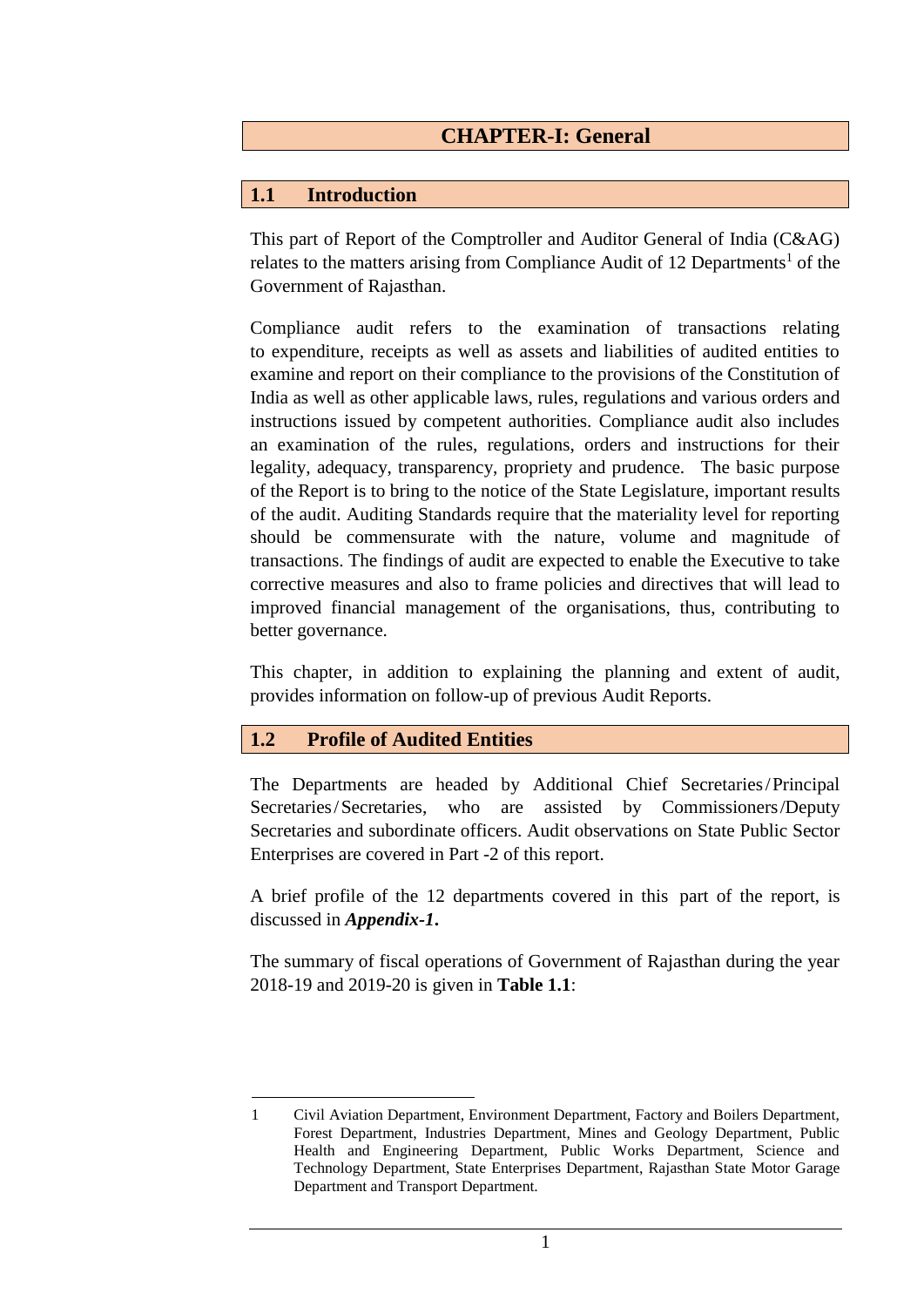| $(3\overline{5})$ in crore)                       |                 |             |                                                                |             |             |  |
|---------------------------------------------------|-----------------|-------------|----------------------------------------------------------------|-------------|-------------|--|
|                                                   | <b>Receipts</b> |             | <b>Disbursements</b>                                           |             |             |  |
|                                                   | 2018-19         | 2019-20     |                                                                | 2018-19     | 2019-20     |  |
| <b>Section-A: Revenue Account</b>                 |                 |             |                                                                |             |             |  |
| <b>Tax Revenue</b>                                | 57,380.34       | 59,244.98   | <b>General Services</b>                                        | 54,364.06   | 56,186.29   |  |
| Non-Tax Revenue                                   | 18,603.01       | 15,714.16   | <b>Social Services</b>                                         | 65,686.92   | 68,313.23   |  |
| Share of Union<br>Taxes/Duties                    | 41,852.35       | 36,049.14   | <b>Economic Services</b>                                       | 46,722.12   | 51,985.51   |  |
| Grants-in-aid from<br>Government of India         | 20.037.32       | 29,105.53   | Grants-in-aid and<br>Contributions                             | 0.09        | 0.07        |  |
| <b>Total Section-A</b><br><b>Revenue Receipts</b> | 1,37,873.02     | 1,40,113.81 | <b>Total Section-A</b><br><b>Revenue</b><br><b>Expenditure</b> | 1,66,773.19 | 1,76,485.10 |  |
| <b>Section-B: Capital Account and others</b>      |                 |             |                                                                |             |             |  |
| Miscellaneous<br>Capital Receipts                 | 20.13           | 20.42       | Capital Outlay                                                 | 19,638.20   | 14,718.05   |  |
| Recoveries of Loans<br>and Advances               | 15,158.41       | 15,669.75   | Loans and Advances<br>disbursed                                | 1,113.09    | 2,255.18    |  |
| <b>Public Debt</b><br>Receipts*                   | 37,846.82       | 46,173.72   | Repayment of<br>Public Debt*                                   | 16,914.80   | 20,032.69   |  |
| Contingency Fund                                  |                 |             | Contingency Fund                                               |             |             |  |
| Public Account<br>$Receipts$ <sup>#</sup>         | 1,70,527.88     | 1,93,165.05 | <b>Public Account</b><br>Disbursements#                        | 1,60,570.22 | 1,79,741.07 |  |
| <b>Opening Cash</b><br><b>Balance</b>             | 9.376.99        | 5,793.75    | Closing Cash<br><b>Balance</b>                                 | 5,793.75    | 7.704.41    |  |
| <b>Total Section-B</b><br><b>Receipts</b>         | 2,32,930.23     | 2,60,822.69 | <b>Total Section-B</b><br><b>Disbursements</b>                 | 2,04,030.06 | 2,24,451.40 |  |
| Grand Total $(A + B)$                             | 3,70,803.25     | 4,00,936.50 | Grand Total (A+B)                                              | 3,70,803.25 | 4,00,936.50 |  |

#### **Table 1.1: Summary of Fiscal Operations**

**Source: Finance Accounts of the respective years**

\* Excluding net transaction under Ways and Means advances and overdraft.

# Figures of Public Account Receipts/Disbursements are shown on gross basis.

### **1.3 Authority for Audit**

The authority for audit by the C&AG is derived from Articles 149 and 151 of the Constitution of India and the Comptroller and Auditor General's (Duties, Powers and Conditions of Service) Act, 1971.

The Accountant General (Audit-II), Rajasthan, Jaipur conducts audit of receipts and expenditure of Departments, including Public Sector Undertakings and Autonomous Bodies of the Government of Rajasthan under the provisions of the C&AG's (Duties, Powers and Conditions of Service) Act, 1971. The principles and methodologies for various audits are prescribed in the Regulations on Audit and Accounts, 2020 and Auditing Standards, 2017 issued by the C&AG.

## **1.4 Planning and conduct of audit**

Audit process starts with the assessment of risk of various Government departments/organisations/autonomous bodies and schemes/projects, *etc.* Risk assessments are based on quantum of expenditure, criticality of activities, position of overall internal control systems and the concerns of stakeholders. Previous audit findings are also considered in this exercise. During 2019-20,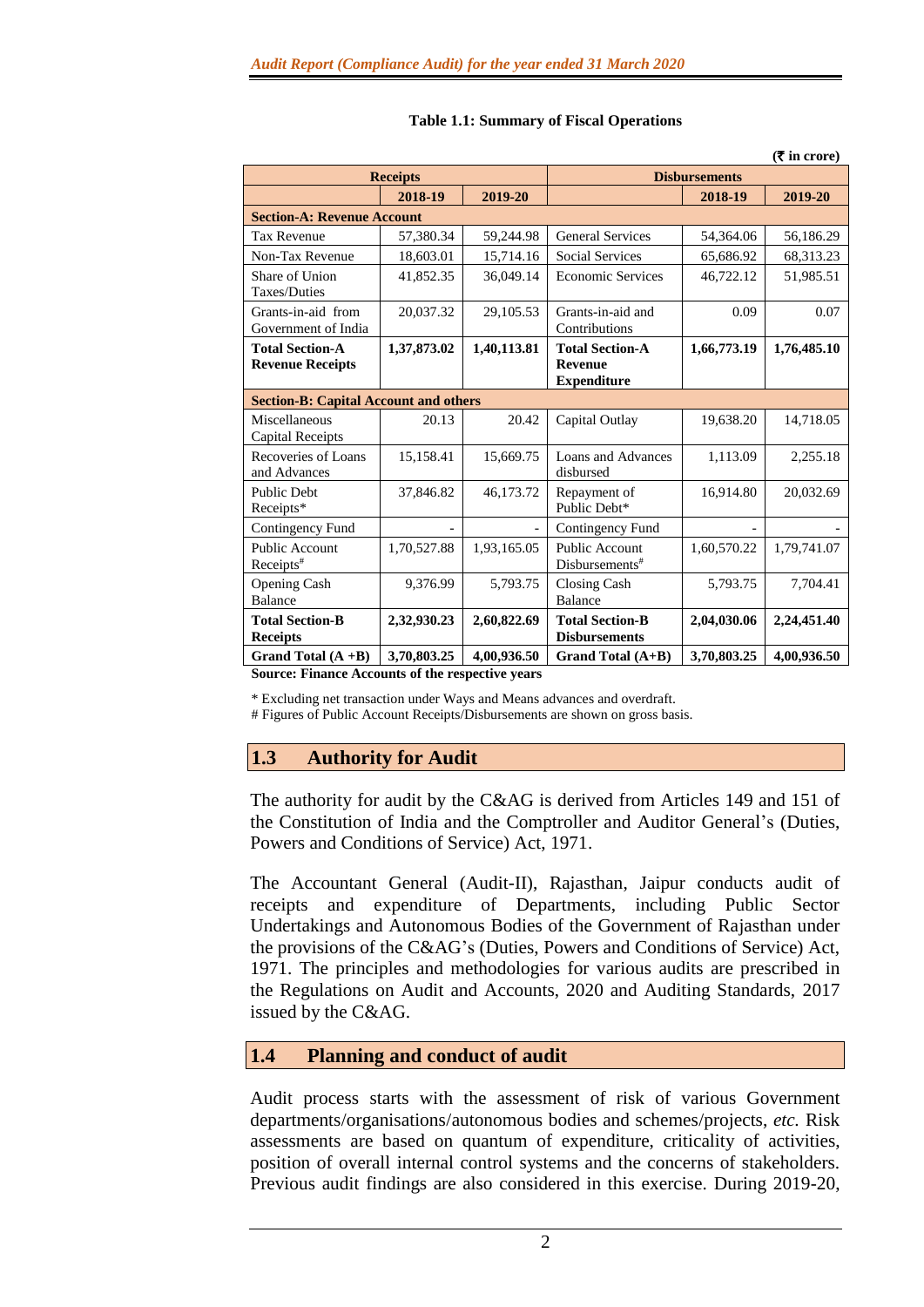audit of  $683$  units of  $16$  departments<sup>2</sup> was carried out.

An Inspection Report containing audit findings is issued to the head of the unit, after completion of audit of each unit. The units are requested to furnish replies to the audit findings within one month of receipt of the Inspection Report. Whenever replies are received, audit findings are either settled or further compliance is advised. The important audit observations arising out of these Inspection Reports are processed for inclusion in the Audit Reports.

### **1.5 Response of the Government/Departments to Audit observations**

The Accountant General (Audit-II), Rajasthan, Jaipur audits the Government/Departments to test check the transactions and verify the maintenance of important accounts and other records as prescribed in the rules and procedures. These inspections are followed by Inspection Reports (IRs) which incorporate irregularities detected during the audit and not settled on the spot.

Analysis of IRs issued upto March 2020 disclosed that 17,119 paragraphs involving  $\bar{\tau}$  24,383.73 crore relating to 3,644 IRs issued for these departments remained outstanding at the end of September 2020. The figures as on September 2020 along with the corresponding figures for the preceding two years are given in the **Table 1.2:**

**Table 1.2**

| <b>Particulars</b>                     | September 2018 | September 2019 | September 2020 |
|----------------------------------------|----------------|----------------|----------------|
| Number of IRs pending for settlement   | 3,851          | 3.525          | 3,644          |
| Number of outstanding audit paragraphs | 16.220         | 15.858         | 17.119         |
| Amount involved                        | 19,755.61      | 22, 201.38     | 24,383.73      |
| $\bar{\tau}$ in crore)                 |                |                |                |

*1.5.1* The Department-wise details of the IRs and audit paragraphs outstanding as on 30 September 2020 and the amount involved are given in the **Table 1.3:**

**Table 1.3**

|                | $(3\overline{5})$ in crore)   |                                        |                                                     |                           |  |  |
|----------------|-------------------------------|----------------------------------------|-----------------------------------------------------|---------------------------|--|--|
| Sl.<br>No.     | <b>Name of the Department</b> | Number of<br>outstanding<br><b>IRs</b> | Number of<br>outstanding audit<br><i>paragraphs</i> | <b>Amount</b><br>involved |  |  |
|                | Civil Aviation                |                                        | 13                                                  | 42.45                     |  |  |
| $\overline{c}$ | Environment                   | 8                                      | 53                                                  | 613.05                    |  |  |
| 3              | <b>Factory and Boilers</b>    |                                        |                                                     | 0.14                      |  |  |
| 4              | Forest                        | 371                                    | 1,836                                               | 1,713.95                  |  |  |
| 5              | Industries                    | 37                                     | 107                                                 | 147.42                    |  |  |
| 6              | Mines and Geology             | 334                                    | 1,372                                               | 2,099.07                  |  |  |

2 Command Area Development, Commercial Taxes, Environment, Forest, Ground Water, Indira Gandhi Nahar Project, Information Technology, Land Revenue, Mines and Geology, Petroleum, Public Works, Science and Technology, Stamps and Registration, State Excise, Transport and Water Resources.

1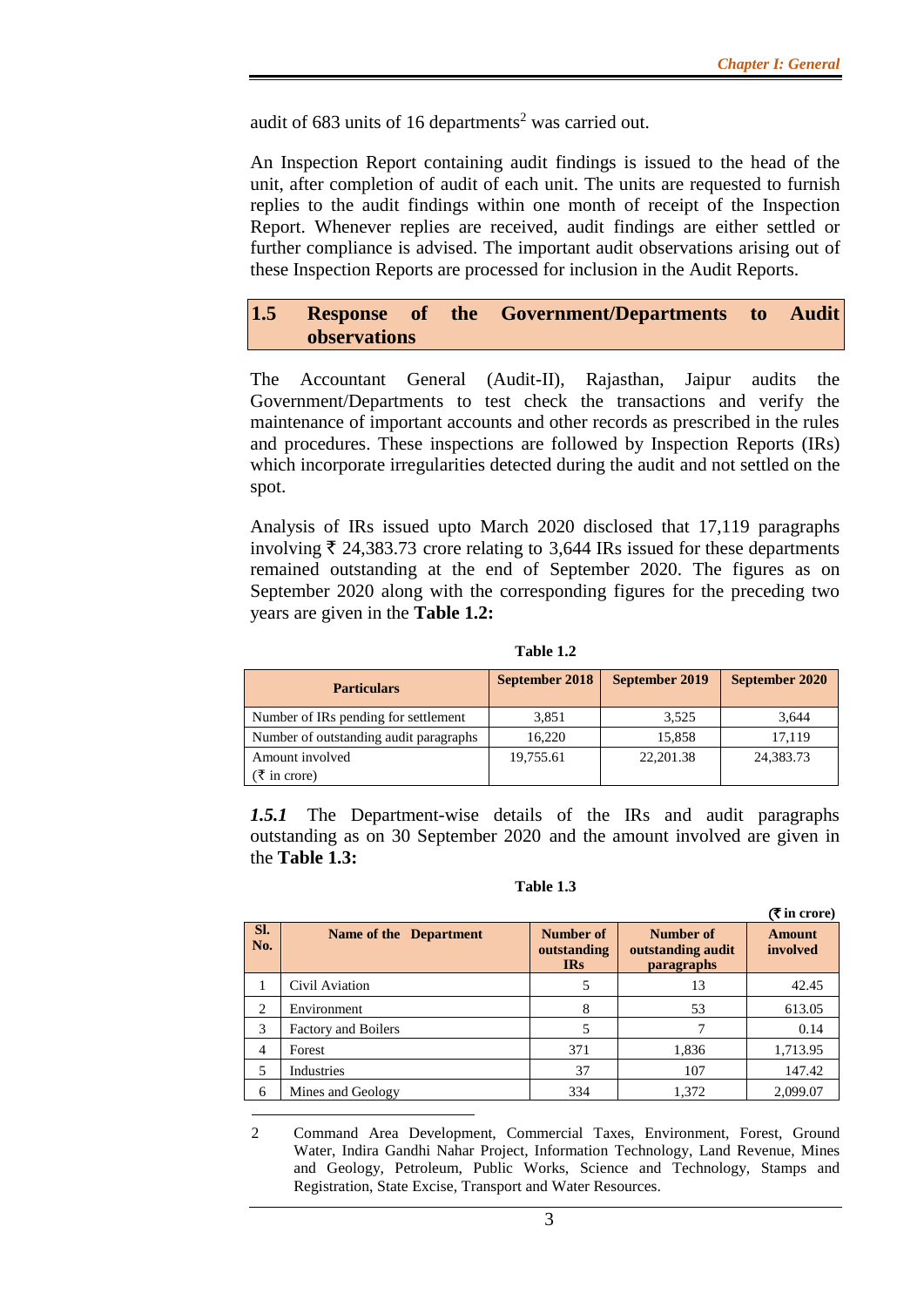| SI.<br>No.               | <b>Name of the Department</b> | Number of<br>outstanding<br><b>IRs</b> | Number of<br>outstanding audit<br>paragraphs | <b>Amount</b><br>involved |
|--------------------------|-------------------------------|----------------------------------------|----------------------------------------------|---------------------------|
|                          | Public Health and Engineering | 1,221                                  | 5,209                                        | 12,298.87                 |
| <b>Public Works</b><br>8 |                               | 1,356                                  | 7,045                                        | 7,321.86                  |
| 9                        | Science and Technology        | 14                                     | 40                                           | 21.63                     |
| 10                       | <b>State Enterprises</b>      | 4                                      | 11                                           | 26.21                     |
| 11                       | Rajasthan State Motor Garage  |                                        | 21                                           | 15.19                     |
| 12                       | <b>Transport</b>              | 284                                    | 1,405                                        | 83.89                     |
|                          | Total                         | 3.644                                  | 17,119                                       | 24, 383, 73               |

As can be seen from the table, the pendency in terms of outstanding IRs and outstanding paragraphs is highest in the Public Works Department whereas the amount involved in the pending paragraphs is highest in Public Health and Engineering Department. Age wise analysis of outstanding IRs and audit paragraphs is detailed in *Appendix-2*, which reveals that 1,830 IRs (50.22 *per cent* of total outstanding IRs) were outstanding for more than five years.

The pendency is indicative of the fact that the heads of offices and the Departments need to take effective action to rectify the defects and irregularities pointed out by Audit through the IRs.

### *1.5.2 Departmental Audit Committee Meeting*

1

The Government constituted Audit Committees<sup>3</sup> to monitor and expedite the progress of the settlement of the paragraphs in the IRs. The details of the Audit Committee/Audit sub-committee meetings held during the year 2019-20 and the paragraphs settled therein are given in the **Table 1.4:**

|                |                                  |                                                         |                                                          |                                           | $(3\overline{5})$ in crore) |
|----------------|----------------------------------|---------------------------------------------------------|----------------------------------------------------------|-------------------------------------------|-----------------------------|
| SI.<br>No.     | Name of the<br><b>Department</b> | Number of<br>Audit<br><b>Committee</b><br>meetings held | <b>Number of Audit</b><br>sub-committee<br>meetings held | Number of<br><i>paragraphs</i><br>settled | <b>Amount</b>               |
| 1              | Civil Aviation                   | 1                                                       | $\Omega$                                                 | $\Omega$                                  | 0.00                        |
| 2              | Environment                      | $\theta$                                                | $\theta$                                                 | $\theta$                                  | 0.00                        |
| 3              | <b>Factory and Boilers</b>       | $\theta$                                                | $\Omega$                                                 | $\Omega$                                  | 0.00                        |
| $\overline{4}$ | Forest                           | $\overline{2}$                                          | $\Omega$                                                 | $\Omega$                                  | 0.00                        |
| 5              | Industries                       | 3                                                       | $\Omega$                                                 | $\Omega$                                  | 0.00                        |
| 6              | Mines and Geology                | 1                                                       | 7                                                        | 135                                       | 52.89                       |
| 7              | Public Health and<br>Engineering | $\overline{c}$                                          | $\overline{c}$                                           | 26                                        | 81.00                       |
| 8              | <b>Public Works</b>              | 3                                                       | 6                                                        | 258                                       | 98.17                       |
| 9              | Science and<br>Technology        | $\theta$                                                | $\theta$                                                 | $\Omega$                                  | 0.00                        |

**Table 1.4**

<sup>3</sup> Audit Committees, *inter alia*, comprising of Secretary of concerned Departments and Accountant General/his representative, were formed as per Circular No. 1/2005 dated 18 January 2005 of Government of Rajasthan and it was decided by the Government that one Audit Committee meeting shall be held in each quarter. In addition to this, Audit sub-committees comprising of officers of the Departments and representative of Accountant General, are also formed.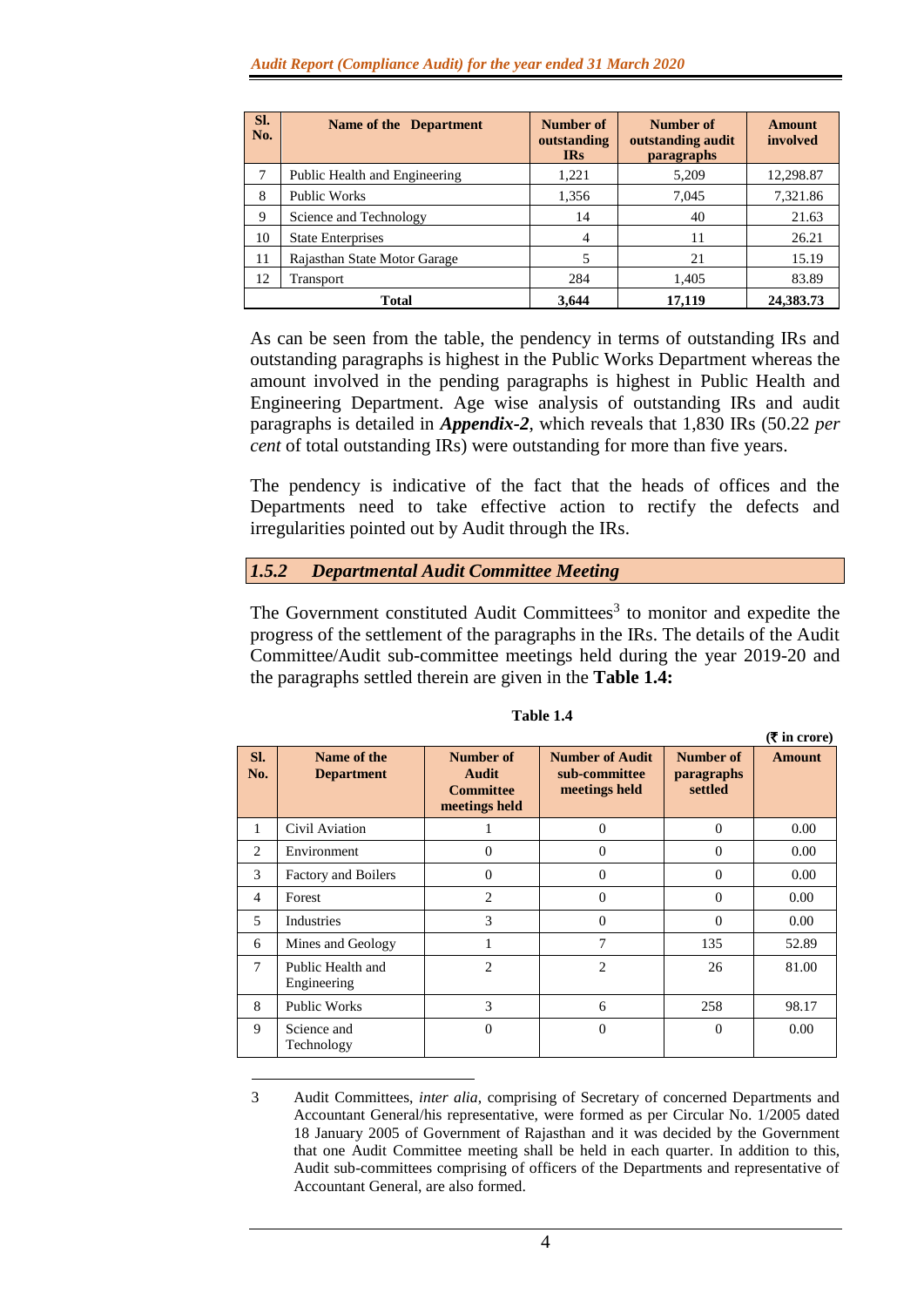| SI.<br>No. | Name of the<br><b>Department</b> | Number of<br>Audit<br><b>Committee</b><br>meetings held | <b>Number of Audit</b><br>sub-committee<br>meetings held | Number of<br><i>paragraphs</i><br>settled | Amount |
|------------|----------------------------------|---------------------------------------------------------|----------------------------------------------------------|-------------------------------------------|--------|
| 10         | <b>State Enterprises</b>         |                                                         |                                                          |                                           | 0.00   |
| 11         | Rajasthan State Motor<br>Garage  |                                                         |                                                          |                                           | 0.00   |
| 12         | Transport                        |                                                         |                                                          | 22                                        | 0.20   |
|            | <b>Total</b>                     | 16                                                      | 19                                                       | 441                                       | 232.26 |

It can be seen from Table-1.4 that four Audit Committee meetings were not held in respect of any of the department during the year 2019-20, as required. Further, in respect of three departments *i.e.* Environment, Factory and Boilers, and Science and Technology, no Audit Committee meeting was held during 2019-20. Audit sub-Committee meetings were held in four departments only *i.e.* Mines and Geology, Public Health and Engineering, Public Works, and Transport Departments where 441 paragraphs involving  $\bar{\tau}$  232.26 crore were settled.

### *1.5.3 Response of the Departments to the draft audit paragraphs*

Factual statements followed by draft audit paragraphs proposed for inclusion in the Report of the Comptroller and Auditor General of India are forwarded to the Principal Secretaries/Secretaries of the five concerned Departments<sup>4</sup>, drawing their attention to the audit findings and requesting them to send their response within six weeks. The fact of non-receipt of replies from the Department/Government is invariably indicated at the end of such paragraphs included in the Audit Report.

Twelve draft paragraphs (combined into seven paragraphs of the report) were sent to the Principal Secretaries/Secretaries of the respective Departments between June 2020 and February 2021. Replies to all the Draft Paragraphs have been received and suitably incorporated in the Report.

### **1.6 Follow-up on Audit Reports**

1

The Finance Department of the State Government decided (December 1996) that explanatory notes on all paragraphs/performance audits that have appeared in Audit Reports be submitted to the Public Accounts Committee (PAC), duly vetted by Audit, within three months from the date of laying of the Reports in the State Legislature. No explanatory note on paragraphs/performance audits was pending as of 31 August 2021.

<sup>4</sup> Forest, Industries, Mines and Geology, Public Works and Transport.